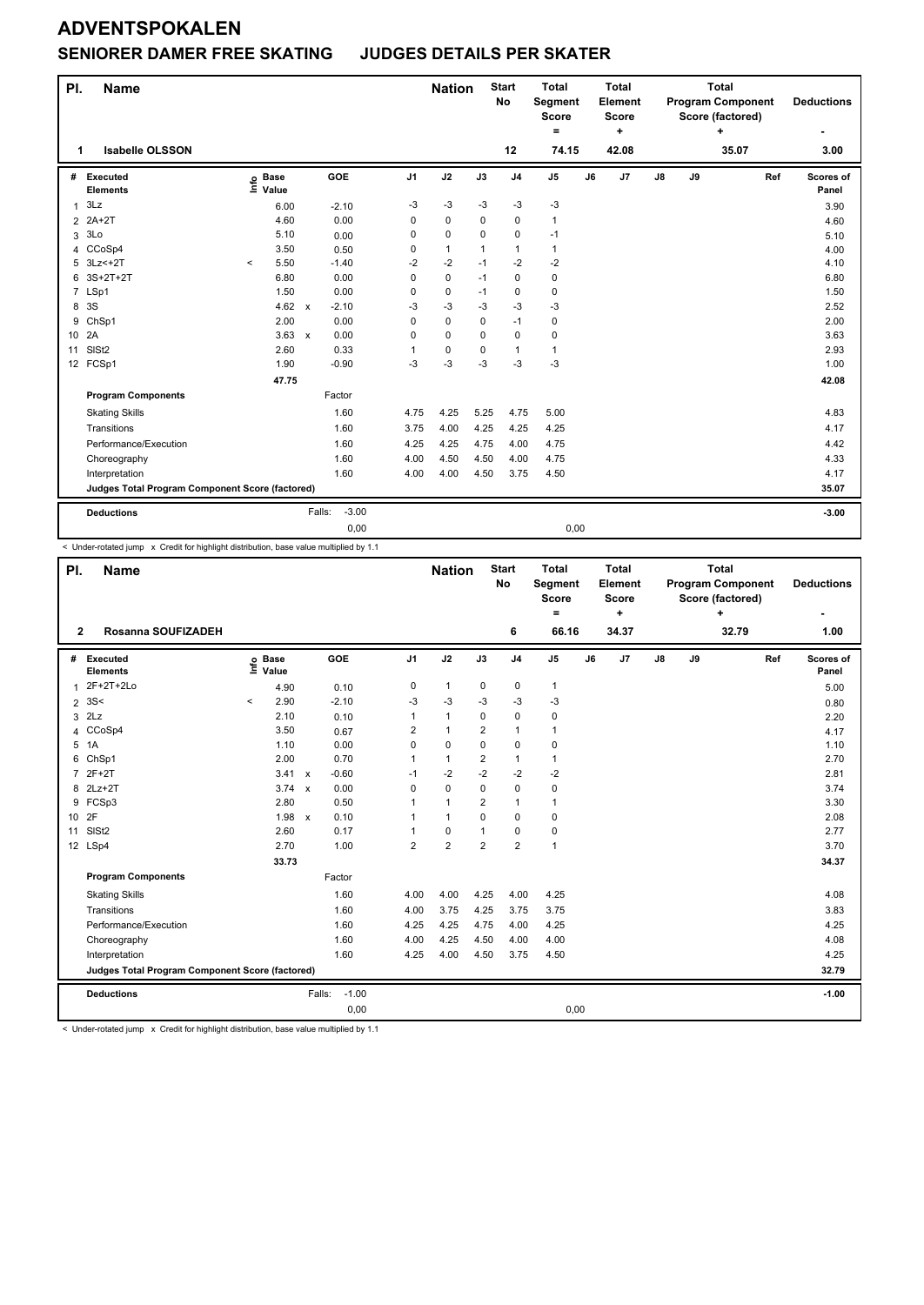### **SENIORER DAMER FREE SKATING JUDGES DETAILS PER SKATER**

| PI. | <b>Name</b>                                     |                            |                                   |                | <b>Nation</b>            |              | <b>Start</b><br><b>No</b> | <b>Total</b><br>Segment<br><b>Score</b><br>$=$ |    | <b>Total</b><br>Element<br><b>Score</b><br>÷ |    |    | <b>Total</b><br><b>Program Component</b><br>Score (factored)<br>٠ |     | <b>Deductions</b>  |
|-----|-------------------------------------------------|----------------------------|-----------------------------------|----------------|--------------------------|--------------|---------------------------|------------------------------------------------|----|----------------------------------------------|----|----|-------------------------------------------------------------------|-----|--------------------|
| 3   | <b>Malin TALJEGÅRD</b>                          |                            |                                   |                |                          |              | 11                        | 65.20                                          |    | 30.01                                        |    |    | 35.19                                                             |     | 0.00               |
| #   | Executed<br><b>Elements</b>                     | <b>Base</b><br>۴ů<br>Value | <b>GOE</b>                        | J <sub>1</sub> | J2                       | J3           | J <sub>4</sub>            | J <sub>5</sub>                                 | J6 | J <sub>7</sub>                               | J8 | J9 |                                                                   | Ref | Scores of<br>Panel |
| 1   | 1A<<                                            | 0.00<br><<                 | 0.00                              | ٠              | $\overline{\phantom{a}}$ |              | $\overline{\phantom{a}}$  | $\blacksquare$                                 |    |                                              |    |    |                                                                   |     | 0.00               |
|     | 2 2A                                            | 3.30                       | 0.00                              | 0              | $\pmb{0}$                | $-1$         | $\mathbf 0$               | 0                                              |    |                                              |    |    |                                                                   |     | 3.30               |
| 3   | FSSp4                                           | 3.00                       | 0.50                              | 1              | $\mathbf{1}$             | 1            | $\mathbf{1}$              | 1                                              |    |                                              |    |    |                                                                   |     | 3.50               |
| 4   | 2F                                              | 1.80                       | 0.00                              | $\Omega$       | $\mathbf{1}$             | 0            | $\mathbf 0$               | 0                                              |    |                                              |    |    |                                                                   |     | 1.80               |
| 5   | 2F+2Lo+1Lo                                      | 4.10                       | 0.00                              | 0              | $\mathbf 0$              | 0            | $\mathbf 0$               | 0                                              |    |                                              |    |    |                                                                   |     | 4.10               |
| 6   | LSp3                                            | 2.40                       | 0.33                              | 1              | $\mathbf{1}$             | 1            | $\mathbf 0$               | 0                                              |    |                                              |    |    |                                                                   |     | 2.73               |
|     | 7 ChSp1                                         | 2.00                       | 0.70                              | 2              | $\mathbf{1}$             | 1            | $\mathbf{1}$              | 1                                              |    |                                              |    |    |                                                                   |     | 2.70               |
| 8   | 2 <sub>LO</sub>                                 | 1.98                       | 0.00<br>$\boldsymbol{\mathsf{x}}$ | $\Omega$       | 0                        | 0            | $\mathbf 0$               | 0                                              |    |                                              |    |    |                                                                   |     | 1.98               |
| 9   | $2F+2T$                                         | 3.41                       | 0.00<br>$\boldsymbol{\mathsf{x}}$ | 0              | $\mathbf 0$              | $\mathbf 0$  | $\mathbf 0$               | 0                                              |    |                                              |    |    |                                                                   |     | 3.41               |
|     | 10 1Lz                                          | 0.66 x                     | $-0.10$                           | 0              | $-1$                     | $-1$         | $-1$                      | $-1$                                           |    |                                              |    |    |                                                                   |     | 0.56               |
| 11  | SISt <sub>2</sub>                               | 2.60                       | 1.00                              | $\overline{2}$ | $\overline{2}$           | $\mathbf{1}$ | $\overline{2}$            | $\overline{2}$                                 |    |                                              |    |    |                                                                   |     | 3.60               |
|     | 12 CCoSp1                                       | 2.00                       | 0.33                              | 1              | $\overline{2}$           | 0            | $\mathbf 0$               | $\mathbf{1}$                                   |    |                                              |    |    |                                                                   |     | 2.33               |
|     |                                                 | 27.25                      |                                   |                |                          |              |                           |                                                |    |                                              |    |    |                                                                   |     | 30.01              |
|     | <b>Program Components</b>                       |                            | Factor                            |                |                          |              |                           |                                                |    |                                              |    |    |                                                                   |     |                    |
|     | <b>Skating Skills</b>                           |                            | 1.60                              | 4.50           | 5.00                     | 4.25         | 4.75                      | 4.50                                           |    |                                              |    |    |                                                                   |     | 4.58               |
|     | Transitions                                     |                            | 1.60                              | 4.00           | 4.50                     | 4.00         | 4.25                      | 3.75                                           |    |                                              |    |    |                                                                   |     | 4.08               |
|     | Performance/Execution                           |                            | 1.60                              | 4.50           | 4.75                     | 4.25         | 4.50                      | 4.50                                           |    |                                              |    |    |                                                                   |     | 4.50               |
|     | Choreography                                    |                            | 1.60                              | 4.00           | 5.00                     | 4.50         | 4.25                      | 4.25                                           |    |                                              |    |    |                                                                   |     | 4.33               |
|     | Interpretation                                  |                            | 1.60                              | 4.25           | 4.50                     | 4.50         | 4.50                      | 4.50                                           |    |                                              |    |    |                                                                   |     | 4.50               |
|     | Judges Total Program Component Score (factored) |                            |                                   |                |                          |              |                           |                                                |    |                                              |    |    |                                                                   |     | 35.19              |
|     | <b>Deductions</b>                               |                            |                                   |                |                          |              |                           |                                                |    |                                              |    |    |                                                                   |     | 0.00               |
|     |                                                 |                            | 0,00                              |                |                          |              |                           | 0,00                                           |    |                                              |    |    |                                                                   |     |                    |

<< Downgraded jump x Credit for highlight distribution, base value multiplied by 1.1

| PI.             | <b>Name</b>                                     |      |                      |              |         |                | <b>Nation</b>  |                | <b>Start</b><br>No | <b>Total</b><br>Segment<br><b>Score</b><br>$\equiv$ |    | <b>Total</b><br>Element<br><b>Score</b><br>÷ |               |    | <b>Total</b><br><b>Program Component</b><br>Score (factored)<br>$\ddot{}$ |     | <b>Deductions</b>  |
|-----------------|-------------------------------------------------|------|----------------------|--------------|---------|----------------|----------------|----------------|--------------------|-----------------------------------------------------|----|----------------------------------------------|---------------|----|---------------------------------------------------------------------------|-----|--------------------|
| 4               | Cecilia FRYDÉN                                  |      |                      |              |         |                |                |                | 10                 | 60.29                                               |    | 28.55                                        |               |    | 31.74                                                                     |     | 0.00               |
| #               | Executed<br><b>Elements</b>                     | lnfo | <b>Base</b><br>Value |              | GOE     | J <sub>1</sub> | J2             | J3             | J <sub>4</sub>     | J5                                                  | J6 | J7                                           | $\mathsf{J}8$ | J9 |                                                                           | Ref | Scores of<br>Panel |
| $\mathbf{1}$    | 2A                                              |      | 3.30                 |              | $-0.50$ | $-1$           | $-1$           | 0              | $-1$               | $-1$                                                |    |                                              |               |    |                                                                           |     | 2.80               |
| 2               | $2Lz+1T$                                        |      | 2.50                 |              | $-0.20$ | -1             | $\mathbf 0$    | $-1$           | $-1$               | $\pmb{0}$                                           |    |                                              |               |    |                                                                           |     | 2.30               |
| 3               | 2A                                              |      | 3.30                 |              | $-1.00$ | $-2$           | $-2$           | -3             | $-2$               | $-2$                                                |    |                                              |               |    |                                                                           |     | 2.30               |
| 4               | CCoSp2                                          |      | 2.50                 |              | $-0.20$ | $-1$           | 0              | $-1$           | $-1$               | 0                                                   |    |                                              |               |    |                                                                           |     | 2.30               |
| 5               | $2Lz+2T<<$                                      | <<   | 2.50                 |              | $-0.70$ | $-2$           | $-2$           | $-3$           | $-3$               | $-2$                                                |    |                                              |               |    |                                                                           |     | 1.80               |
| 6               | 2Lo                                             |      | 1.80                 |              | 0.00    | 0              | $\mathbf 0$    | $\mathbf 0$    | $\mathbf 0$        | $\pmb{0}$                                           |    |                                              |               |    |                                                                           |     | 1.80               |
| $\overline{7}$  | ChSp1                                           |      | 2.00                 |              | 0.23    | 1              | $\mathbf{1}$   | $\Omega$       | $-1$               | $\pmb{0}$                                           |    |                                              |               |    |                                                                           |     | 2.23               |
|                 | 8 FSSp3                                         |      | 2.60                 |              | $-0.30$ | 0              | $-1$           | $-2$           | $-1$               | $-1$                                                |    |                                              |               |    |                                                                           |     | 2.30               |
|                 | 9 2F+2T                                         |      | 3.41                 | $\mathsf{x}$ | $-0.50$ | $-2$           | $-2$           | $-2$           | $-1$               | $-1$                                                |    |                                              |               |    |                                                                           |     | 2.91               |
| 10 <sup>1</sup> | 2Lo                                             |      | 1.98                 | $\mathsf{x}$ | 0.00    | 0              | $\mathbf 0$    | $\Omega$       | $\mathbf 0$        | $\mathbf 0$                                         |    |                                              |               |    |                                                                           |     | 1.98               |
| 11              | SIS <sub>t2</sub>                               |      | 2.60                 |              | 0.33    | 1              | $\overline{2}$ | $\mathbf{1}$   | 0                  | $\pmb{0}$                                           |    |                                              |               |    |                                                                           |     | 2.93               |
|                 | 12 LSp3                                         |      | 2.40                 |              | 0.50    | 1              | $\overline{1}$ | $\overline{1}$ | $\overline{1}$     | $\mathbf 0$                                         |    |                                              |               |    |                                                                           |     | 2.90               |
|                 |                                                 |      | 30.89                |              |         |                |                |                |                    |                                                     |    |                                              |               |    |                                                                           |     | 28.55              |
|                 | <b>Program Components</b>                       |      |                      |              | Factor  |                |                |                |                    |                                                     |    |                                              |               |    |                                                                           |     |                    |
|                 | <b>Skating Skills</b>                           |      |                      |              | 1.60    | 4.00           | 4.75           | 4.25           | 3.75               | 4.50                                                |    |                                              |               |    |                                                                           |     | 4.25               |
|                 | Transitions                                     |      |                      |              | 1.60    | 3.75           | 4.25           | 3.50           | 3.25               | 3.75                                                |    |                                              |               |    |                                                                           |     | 3.67               |
|                 | Performance/Execution                           |      |                      |              | 1.60    | 4.00           | 4.50           | 4.25           | 3.75               | 4.25                                                |    |                                              |               |    |                                                                           |     | 4.17               |
|                 | Choreography                                    |      |                      |              | 1.60    | 3.75           | 4.75           | 4.00           | 3.50               | 3.75                                                |    |                                              |               |    |                                                                           |     | 3.83               |
|                 | Interpretation                                  |      |                      |              | 1.60    | 3.75           | 4.25           | 4.00           | 3.50               | 4.00                                                |    |                                              |               |    |                                                                           |     | 3.92               |
|                 | Judges Total Program Component Score (factored) |      |                      |              |         |                |                |                |                    |                                                     |    |                                              |               |    |                                                                           |     | 31.74              |
|                 | <b>Deductions</b>                               |      |                      |              |         |                |                |                |                    |                                                     |    |                                              |               |    |                                                                           |     | 0.00               |
|                 |                                                 |      |                      |              | 0,00    |                |                |                |                    | 0,00                                                |    |                                              |               |    |                                                                           |     |                    |

<< Downgraded jump x Credit for highlight distribution, base value multiplied by 1.1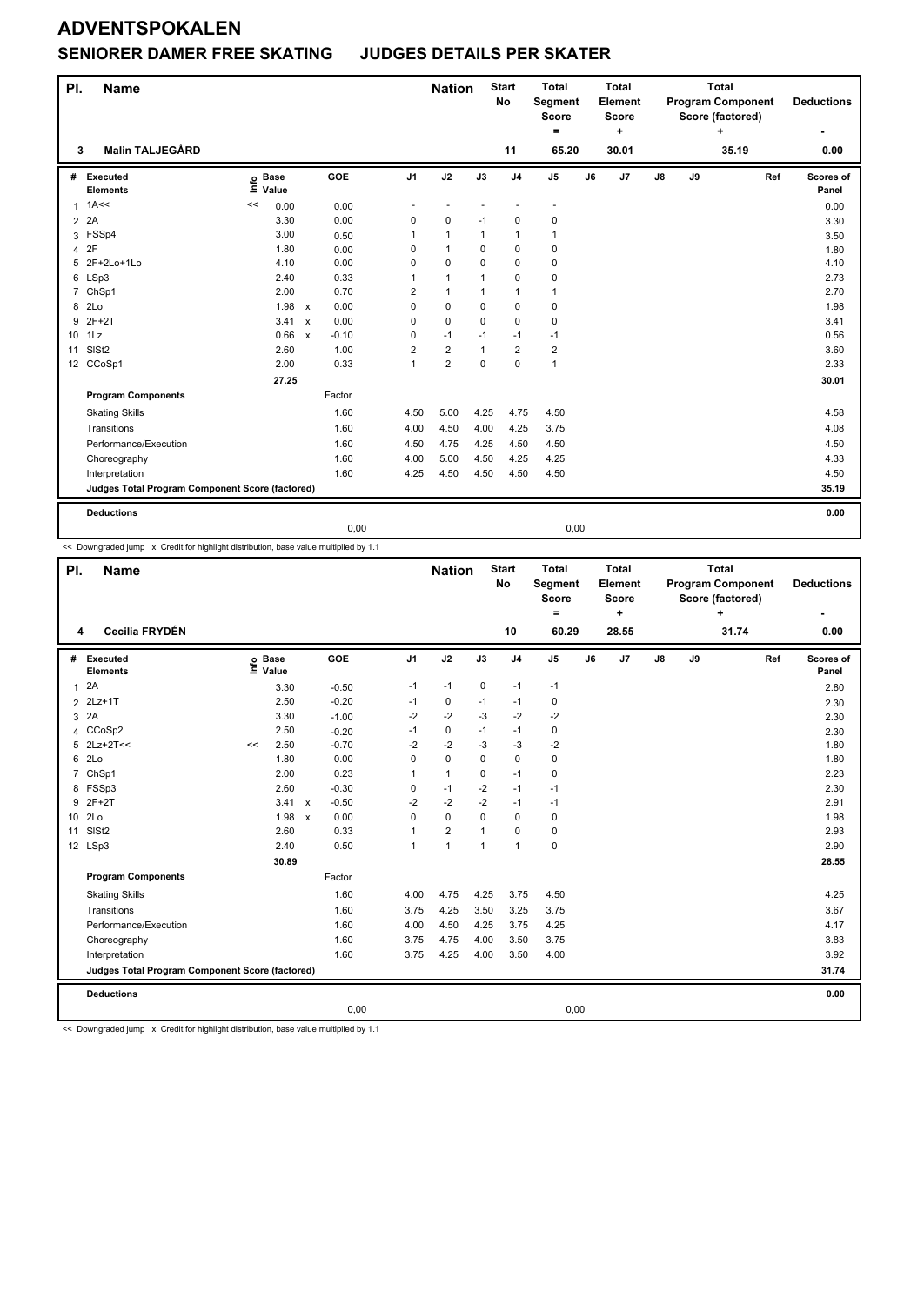#### **SENIORER DAMER FREE SKATING JUDGES DETAILS PER SKATER**

| PI.            | <b>Name</b>                                     |                              |                                   |                | <b>Nation</b> |              | <b>Start</b><br><b>No</b> | <b>Total</b><br>Segment<br><b>Score</b><br>Ξ. |    | <b>Total</b><br>Element<br><b>Score</b><br>÷ |               |    | <b>Total</b><br><b>Program Component</b><br>Score (factored)<br>٠ |     | <b>Deductions</b>  |
|----------------|-------------------------------------------------|------------------------------|-----------------------------------|----------------|---------------|--------------|---------------------------|-----------------------------------------------|----|----------------------------------------------|---------------|----|-------------------------------------------------------------------|-----|--------------------|
| 5              | <b>Emelie FAGERLIND</b>                         |                              |                                   |                |               |              | 7                         | 60.11                                         |    | 32.38                                        |               |    | 27.73                                                             |     | 0.00               |
| #              | <b>Executed</b><br><b>Elements</b>              | <b>Base</b><br>١nfo<br>Value | <b>GOE</b>                        | J <sub>1</sub> | J2            | J3           | J <sub>4</sub>            | J <sub>5</sub>                                | J6 | J <sub>7</sub>                               | $\mathsf{J}8$ | J9 |                                                                   | Ref | Scores of<br>Panel |
| 1              | 2A                                              | 3.30                         | 0.17                              | 0              | $\mathbf{1}$  | 1            | $\mathbf 0$               | 0                                             |    |                                              |               |    |                                                                   |     | 3.47               |
| $\overline{2}$ | 2S                                              | 1.30                         | 0.00                              | 0              | 0             | 0            | 0                         | 0                                             |    |                                              |               |    |                                                                   |     | 1.30               |
| 3              | $2Lo+2T$                                        | 3.10                         | 0.00                              | 0              | 0             | 0            | $\mathbf 0$               | 0                                             |    |                                              |               |    |                                                                   |     | 3.10               |
|                | 4 FCSp3                                         | 2.80                         | 0.00                              | $-1$           | 0             | 0            | 0                         | 0                                             |    |                                              |               |    |                                                                   |     | 2.80               |
| 5              | 2A                                              | 3.30                         | 0.00                              | 0              | 0             | 1            | $\mathbf 0$               | 0                                             |    |                                              |               |    |                                                                   |     | 3.30               |
| 6              | $2Lz+2T$                                        | 3.74 x                       | 0.00                              | $\Omega$       | 0             | 0            | $\mathbf 0$               | 0                                             |    |                                              |               |    |                                                                   |     | 3.74               |
|                | 7 SSp2                                          | 1.60                         | 0.00                              | 0              | $\mathbf 0$   | $\mathbf{1}$ | $\mathbf 0$               | 0                                             |    |                                              |               |    |                                                                   |     | 1.60               |
| 8              | 2Lz+2T+1Lo                                      | 4.29                         | 0.00<br>$\boldsymbol{\mathsf{x}}$ | $\Omega$       | $\Omega$      | 0            | $\mathbf 0$               | 0                                             |    |                                              |               |    |                                                                   |     | 4.29               |
| 9              | ChSp1                                           | 2.00                         | 0.00                              | $-1$           | 0             | 0            | $\mathbf 0$               | 0                                             |    |                                              |               |    |                                                                   |     | 2.00               |
|                | 10 CCoSp3                                       | 3.00                         | 0.00                              | 0              | 0             | 0            | $\mathbf 0$               | 0                                             |    |                                              |               |    |                                                                   |     | 3.00               |
| 11             | SIS <sub>t1</sub>                               | 1.80                         | 0.00                              | 0              | $\mathbf 0$   | 0            | $\mathbf 0$               | 0                                             |    |                                              |               |    |                                                                   |     | 1.80               |
|                | 12 2Lo                                          | 1.98                         | 0.00<br>$\boldsymbol{\mathsf{x}}$ | $\Omega$       | 0             | 0            | $\mathbf 0$               | 0                                             |    |                                              |               |    |                                                                   |     | 1.98               |
|                |                                                 | 32.21                        |                                   |                |               |              |                           |                                               |    |                                              |               |    |                                                                   |     | 32.38              |
|                | <b>Program Components</b>                       |                              | Factor                            |                |               |              |                           |                                               |    |                                              |               |    |                                                                   |     |                    |
|                | <b>Skating Skills</b>                           |                              | 1.60                              | 4.00           | 3.75          | 3.75         | 3.50                      | 4.25                                          |    |                                              |               |    |                                                                   |     | 3.83               |
|                | Transitions                                     |                              | 1.60                              | 3.00           | 3.25          | 3.25         | 3.25                      | 3.50                                          |    |                                              |               |    |                                                                   |     | 3.25               |
|                | Performance/Execution                           |                              | 1.60                              | 3.25           | 3.50          | 3.75         | 3.25                      | 4.00                                          |    |                                              |               |    |                                                                   |     | 3.50               |
|                | Choreography                                    |                              | 1.60                              | 3.25           | 3.50          | 3.50         | 3.25                      | 3.75                                          |    |                                              |               |    |                                                                   |     | 3.42               |
|                | Interpretation                                  |                              | 1.60                              | 3.25           | 3.25          | 3.50         | 3.00                      | 3.50                                          |    |                                              |               |    |                                                                   |     | 3.33               |
|                | Judges Total Program Component Score (factored) |                              |                                   |                |               |              |                           |                                               |    |                                              |               |    |                                                                   |     | 27.73              |
|                | <b>Deductions</b>                               |                              |                                   |                |               |              |                           |                                               |    |                                              |               |    |                                                                   |     | 0.00               |
|                |                                                 |                              | 0,00                              |                |               |              |                           | 0,00                                          |    |                                              |               |    |                                                                   |     |                    |

x Credit for highlight distribution, base value multiplied by 1.1

| PI.             | <b>Name</b>                                     |                              |                         |                | <b>Nation</b> |              | <b>Start</b><br><b>No</b> | <b>Total</b><br>Segment<br><b>Score</b><br>= |    | <b>Total</b><br>Element<br>Score<br>$\ddot{}$ |               |    | <b>Total</b><br><b>Program Component</b><br>Score (factored)<br>÷ |     | <b>Deductions</b>  |
|-----------------|-------------------------------------------------|------------------------------|-------------------------|----------------|---------------|--------------|---------------------------|----------------------------------------------|----|-----------------------------------------------|---------------|----|-------------------------------------------------------------------|-----|--------------------|
| 6               | Susanna FRYDÉN                                  |                              |                         |                |               |              | 9                         | 59.95                                        |    | 32.15                                         |               |    | 28.80                                                             |     | 1.00               |
| #               | Executed<br><b>Elements</b>                     | <b>Base</b><br>١mfo<br>Value | GOE                     | J <sub>1</sub> | J2            | J3           | J <sub>4</sub>            | J <sub>5</sub>                               | J6 | J7                                            | $\mathsf{J}8$ | J9 |                                                                   | Ref | Scores of<br>Panel |
| 1               | 2A                                              | 3.30                         | $-1.50$                 | $-3$           | $-3$          | $-3$         | $-3$                      | $-3$                                         |    |                                               |               |    |                                                                   |     | 1.80               |
| $\overline{2}$  | 3S                                              | 4.20                         | $-1.63$                 | $-2$           | $-2$          | $-2$         | $-3$                      | $-3$                                         |    |                                               |               |    |                                                                   |     | 2.57               |
| 3               | $2F+2T$                                         | 3.10                         | 0.00                    | 0              | $\mathbf 0$   | $\Omega$     | $\mathbf 0$               | $\mathbf 0$                                  |    |                                               |               |    |                                                                   |     | 3.10               |
| 4               | FSSp4                                           | 3.00                         | $-0.10$                 | 0              | $-1$          | $\Omega$     | $\pmb{0}$                 | $-1$                                         |    |                                               |               |    |                                                                   |     | 2.90               |
| 5               | ChSp1                                           | 2.00                         | 0.00                    | 0              | $\mathbf 0$   | $\Omega$     | $\Omega$                  | 0                                            |    |                                               |               |    |                                                                   |     | 2.00               |
| 6               | 2Lo                                             | 1.80                         | 0.00                    | 0              | $\mathbf 0$   | $\Omega$     | $\mathbf 0$               | $\mathbf 0$                                  |    |                                               |               |    |                                                                   |     | 1.80               |
| $\overline{7}$  | 2A                                              | 3.63                         | $-0.17$<br>$\mathbf{x}$ | $-1$           | $\Omega$      | $\Omega$     | $-1$                      | 0                                            |    |                                               |               |    |                                                                   |     | 3.46               |
|                 | 8 CSp3                                          | 2.30                         | 0.00                    | $-1$           | $\Omega$      | $\mathbf{1}$ | $\Omega$                  | $\mathbf 0$                                  |    |                                               |               |    |                                                                   |     | 2.30               |
|                 | 9 2F+2T+2T                                      | 4.84 $\times$                | 0.00                    | 0              | $\mathbf 0$   | $\Omega$     | $\mathbf 0$               | $\mathbf 0$                                  |    |                                               |               |    |                                                                   |     | 4.84               |
| 10 <sub>1</sub> | SISt1                                           | 1.80                         | 0.00                    | 0              | $\mathbf 0$   | $\mathbf 0$  | $\mathbf 0$               | $\mathbf 0$                                  |    |                                               |               |    |                                                                   |     | 1.80               |
| 11              | $2F+2T$                                         | 3.41 x                       | 0.00                    | 0              | $\mathbf 0$   | $\Omega$     | $\Omega$                  | 0                                            |    |                                               |               |    |                                                                   |     | 3.41               |
|                 | 12 CCoSp1                                       | 2.00                         | 0.17                    | 0              | $\mathbf{1}$  | $\Omega$     | $\mathbf{1}$              | $\mathbf 0$                                  |    |                                               |               |    |                                                                   |     | 2.17               |
|                 |                                                 | 35.38                        |                         |                |               |              |                           |                                              |    |                                               |               |    |                                                                   |     | 32.15              |
|                 | <b>Program Components</b>                       |                              | Factor                  |                |               |              |                           |                                              |    |                                               |               |    |                                                                   |     |                    |
|                 | <b>Skating Skills</b>                           |                              | 1.60                    | 3.75           | 3.75          | 4.00         | 4.00                      | 3.75                                         |    |                                               |               |    |                                                                   |     | 3.83               |
|                 | Transitions                                     |                              | 1.60                    | 3.50           | 3.25          | 3.50         | 3.25                      | 3.50                                         |    |                                               |               |    |                                                                   |     | 3.42               |
|                 | Performance/Execution                           |                              | 1.60                    | 4.00           | 3.50          | 4.00         | 3.50                      | 3.50                                         |    |                                               |               |    |                                                                   |     | 3.67               |
|                 | Choreography                                    |                              | 1.60                    | 3.75           | 3.50          | 3.75         | 3.50                      | 3.25                                         |    |                                               |               |    |                                                                   |     | 3.58               |
|                 | Interpretation                                  |                              | 1.60                    | 3.75           | 3.25          | 3.75         | 3.50                      | 3.25                                         |    |                                               |               |    |                                                                   |     | 3.50               |
|                 | Judges Total Program Component Score (factored) |                              |                         |                |               |              |                           |                                              |    |                                               |               |    |                                                                   |     | 28.80              |
|                 | <b>Deductions</b>                               |                              | $-1.00$<br>Falls:       |                |               |              |                           |                                              |    |                                               |               |    |                                                                   |     | $-1.00$            |
|                 |                                                 |                              | 0,00                    |                |               |              |                           | 0,00                                         |    |                                               |               |    |                                                                   |     |                    |

x Credit for highlight distribution, base value multiplied by 1.1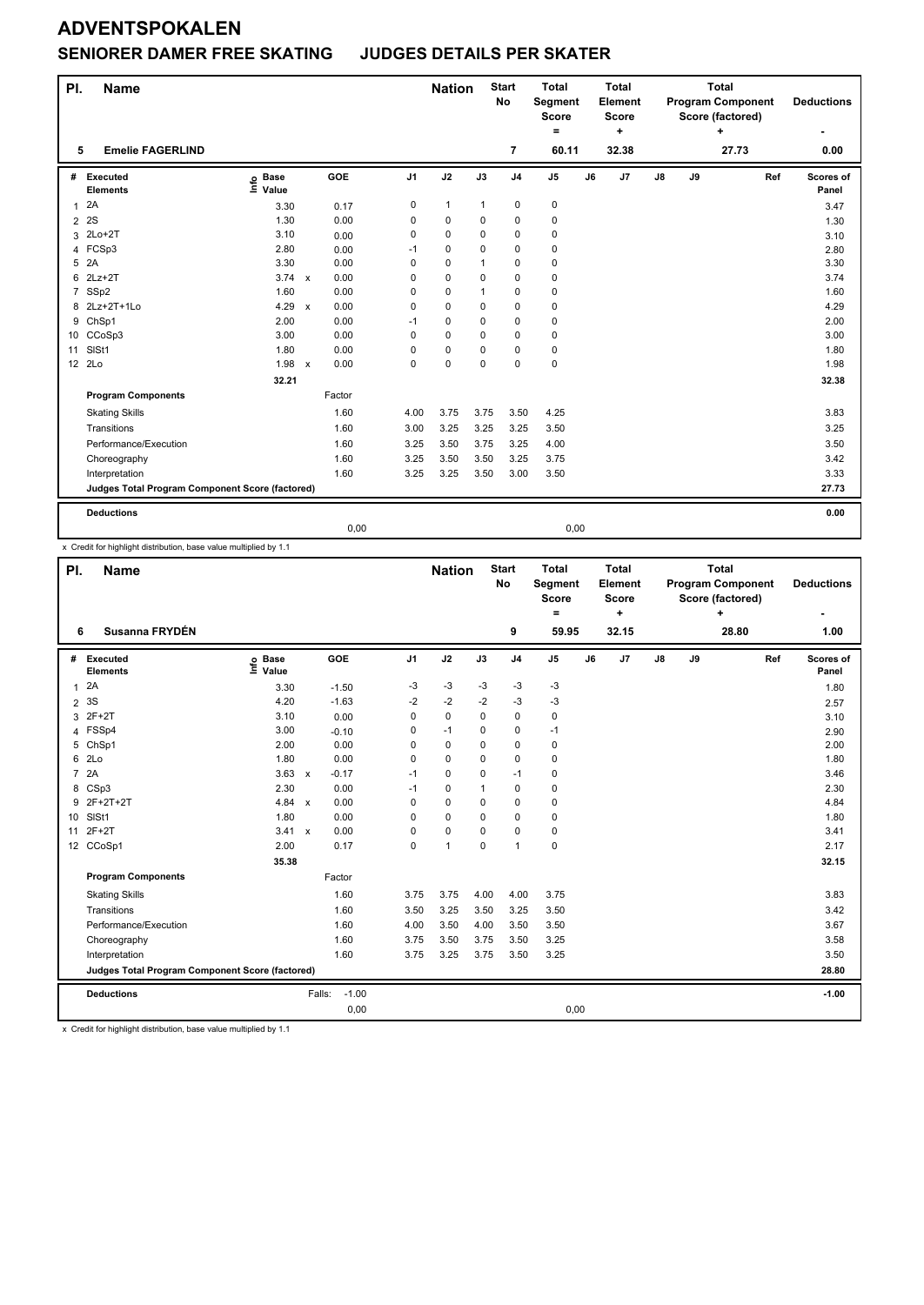#### **SENIORER DAMER FREE SKATING JUDGES DETAILS PER SKATER**

| PI.            | <b>Name</b>                                     |   |                                  |              |                   |                | <b>Nation</b> |              | <b>Start</b><br><b>No</b> | <b>Total</b><br>Segment<br><b>Score</b><br>Ξ. |    | <b>Total</b><br>Element<br><b>Score</b><br>٠ |    |    | <b>Total</b><br><b>Program Component</b><br>Score (factored) |     | <b>Deductions</b>  |
|----------------|-------------------------------------------------|---|----------------------------------|--------------|-------------------|----------------|---------------|--------------|---------------------------|-----------------------------------------------|----|----------------------------------------------|----|----|--------------------------------------------------------------|-----|--------------------|
| 7              | Mikaela DAHLÖF                                  |   |                                  |              |                   |                |               |              | 3                         | 57.63                                         |    | 27.97                                        |    |    | 30.66                                                        |     | 1.00               |
| #              | Executed<br><b>Elements</b>                     |   | <b>Base</b><br>e Base<br>⊑ Value |              | GOE               | J <sub>1</sub> | J2            | J3           | J <sub>4</sub>            | J5                                            | J6 | J7                                           | J8 | J9 |                                                              | Ref | Scores of<br>Panel |
| 1              | 2F                                              |   | 1.80                             |              | 0.00              | 0              | $\mathbf{1}$  | 0            | $\mathbf 0$               | 0                                             |    |                                              |    |    |                                                              |     | 1.80               |
| $\overline{2}$ | 2S                                              |   | 1.30                             |              | 0.00              | 0              | 0             | 1            | $\mathbf 0$               | 0                                             |    |                                              |    |    |                                                              |     | 1.30               |
| 3              | FCSp3                                           |   | 2.80                             |              | 0.33              | 0              | $\mathbf 0$   | 1            | $\mathbf{1}$              | $\mathbf{1}$                                  |    |                                              |    |    |                                                              |     | 3.13               |
| 4              | $2F+2T$                                         |   | 3.10                             |              | 0.00              | $\Omega$       | 0             | 0            | $\mathbf 0$               | 0                                             |    |                                              |    |    |                                                              |     | 3.10               |
| 5              | 1A                                              |   | 1.21                             | $\mathsf{x}$ | 0.00              | 0              | 0             | 0            | $\mathbf 0$               | 0                                             |    |                                              |    |    |                                                              |     | 1.21               |
| 6              | CCoSp4                                          |   | 3.50                             |              | 0.17              | 1              | 0             | $\mathbf{1}$ | 0                         | 0                                             |    |                                              |    |    |                                                              |     | 3.67               |
| $\overline{7}$ | 2Lz                                             | e | 2.31                             | $\mathsf{x}$ | $-0.50$           | $-2$           | -1            | $-1$         | $-2$                      | $-2$                                          |    |                                              |    |    |                                                              |     | 1.81               |
| 8              | ChSp1                                           |   | 2.00                             |              | 0.23              | 0              | $\mathbf{1}$  | 0            | $\mathbf 0$               | $\mathbf{1}$                                  |    |                                              |    |    |                                                              |     | 2.23               |
| 9              | $2F+2T$                                         |   | $3.41 \times$                    |              | 0.00              | 0              | $\mathbf 0$   | 0            | 0                         | 0                                             |    |                                              |    |    |                                                              |     | 3.41               |
| 10             | SISt1                                           |   | 1.80                             |              | 0.00              | 0              | $\mathbf 0$   | 0            | $\mathbf 0$               | 0                                             |    |                                              |    |    |                                                              |     | 1.80               |
| 11             | $2F+2T$                                         |   | 3.41                             | $\mathsf{x}$ | $-0.90$           | $-3$           | $-3$          | $-3$         | $-3$                      | -3                                            |    |                                              |    |    |                                                              |     | 2.51               |
|                | 12 LSp1                                         |   | 1.50                             |              | 0.50              | 1              | $\mathbf{1}$  | $\mathbf{1}$ | $\mathbf{1}$              | 0                                             |    |                                              |    |    |                                                              |     | 2.00               |
|                |                                                 |   | 28.14                            |              |                   |                |               |              |                           |                                               |    |                                              |    |    |                                                              |     | 27.97              |
|                | <b>Program Components</b>                       |   |                                  |              | Factor            |                |               |              |                           |                                               |    |                                              |    |    |                                                              |     |                    |
|                | <b>Skating Skills</b>                           |   |                                  |              | 1.60              | 3.75           | 4.00          | 3.75         | 4.00                      | 3.75                                          |    |                                              |    |    |                                                              |     | 3.83               |
|                | Transitions                                     |   |                                  |              | 1.60              | 3.50           | 3.50          | 3.50         | 4.00                      | 3.75                                          |    |                                              |    |    |                                                              |     | 3.58               |
|                | Performance/Execution                           |   |                                  |              | 1.60              | 3.75           | 3.75          | 4.25         | 4.25                      | 4.25                                          |    |                                              |    |    |                                                              |     | 4.08               |
|                | Choreography                                    |   |                                  |              | 1.60              | 3.50           | 3.75          | 3.75         | 4.00                      | 3.75                                          |    |                                              |    |    |                                                              |     | 3.75               |
|                | Interpretation                                  |   |                                  |              | 1.60              | 3.75           | 3.50          | 4.25         | 4.00                      | 4.00                                          |    |                                              |    |    |                                                              |     | 3.92               |
|                | Judges Total Program Component Score (factored) |   |                                  |              |                   |                |               |              |                           |                                               |    |                                              |    |    |                                                              |     | 30.66              |
|                | <b>Deductions</b>                               |   |                                  |              | $-1.00$<br>Falls: |                |               |              |                           |                                               |    |                                              |    |    |                                                              |     | $-1.00$            |
|                |                                                 |   |                                  |              | 0,00              |                |               |              |                           | 0,00                                          |    |                                              |    |    |                                                              |     |                    |

x Credit for highlight distribution, base value multiplied by 1.1 e Jump take off with wrong edge

| PI.            | <b>Name</b>                                     |         |                            |            |                | <b>Nation</b> |                | <b>Start</b><br><b>No</b> | <b>Total</b><br>Segment<br><b>Score</b> |    | <b>Total</b><br>Element<br>Score |               |    | <b>Total</b><br><b>Program Component</b><br>Score (factored) |     | <b>Deductions</b>  |
|----------------|-------------------------------------------------|---------|----------------------------|------------|----------------|---------------|----------------|---------------------------|-----------------------------------------|----|----------------------------------|---------------|----|--------------------------------------------------------------|-----|--------------------|
| 8              | <b>Sofia WOLLERT</b>                            |         |                            |            |                |               |                | $\mathbf{2}$              | $=$<br>55.32                            |    | ٠<br>26.92                       |               |    | ÷<br>28.40                                                   |     | 0.00               |
|                |                                                 |         |                            |            |                |               |                |                           |                                         |    |                                  |               |    |                                                              |     |                    |
| #              | Executed<br><b>Elements</b>                     |         | e Base<br>E Value<br>Value | <b>GOE</b> | J <sub>1</sub> | J2            | J3             | J <sub>4</sub>            | J5                                      | J6 | J7                               | $\mathsf{J}8$ | J9 |                                                              | Ref | Scores of<br>Panel |
| $\mathbf{1}$   | 2F                                              |         | 1.80                       | 0.10       | 0              | $\mathbf{1}$  | 0              | $\mathbf 0$               | $\mathbf{1}$                            |    |                                  |               |    |                                                              |     | 1.90               |
|                | $2$ 2A<                                         | $\prec$ | 2.30                       | $-1.00$    | $-2$           | $-2$          | $-2$           | $-2$                      | $-2$                                    |    |                                  |               |    |                                                              |     | 1.30               |
|                | 3 FCoSp4                                        |         | 3.00                       | 0.50       | 1              | $\mathbf{1}$  | $\overline{2}$ | 1                         | 1                                       |    |                                  |               |    |                                                              |     | 3.50               |
| 4              | 2Lo                                             |         | 1.80                       | 0.00       | 0              | $\mathbf 0$   | $\Omega$       | $\mathbf 0$               | 0                                       |    |                                  |               |    |                                                              |     | 1.80               |
| 5              | ChSp1                                           |         | 2.00                       | 0.00       | 0              | $\mathbf 0$   | $\Omega$       | $\mathbf{1}$              | 0                                       |    |                                  |               |    |                                                              |     | 2.00               |
| 6              | 2F                                              |         | 1.80                       | $-0.30$    | $-1$           | $-1$          | $-1$           | $-1$                      | $-1$                                    |    |                                  |               |    |                                                              |     | 1.50               |
| $\overline{7}$ | CSSp3                                           |         | 2.60                       | 0.00       | 0              | $\mathbf 0$   | 0              | $\mathbf{1}$              | 0                                       |    |                                  |               |    |                                                              |     | 2.60               |
| 8              | 2F+2T+2T<<                                      | <<      | 3.85 x                     | $-0.60$    | $-2$           | $-2$          | $-2$           | $-2$                      | $-2$                                    |    |                                  |               |    |                                                              |     | 3.25               |
| 9              | $2Lz+2T<<$                                      | <<      | 2.75 x                     | $-0.60$    | $-2$           | $-2$          | $-3$           | $-2$                      | $-2$                                    |    |                                  |               |    |                                                              |     | 2.15               |
| 10             | SISt1                                           |         | 1.80                       | 0.00       | $\Omega$       | $\mathbf 0$   | $\Omega$       | $\Omega$                  | 0                                       |    |                                  |               |    |                                                              |     | 1.80               |
| 11             | $2F+1T$                                         |         | 2.42 x                     | $-0.30$    | -1             | $-1$          | $-1$           | $-1$                      | $-1$                                    |    |                                  |               |    |                                                              |     | 2.12               |
|                | 12 CCoSp3                                       |         | 3.00                       | 0.00       | $\mathbf 0$    | $\mathbf 0$   | $\mathbf{1}$   | $\mathbf 0$               | 0                                       |    |                                  |               |    |                                                              |     | 3.00               |
|                |                                                 |         | 29.12                      |            |                |               |                |                           |                                         |    |                                  |               |    |                                                              |     | 26.92              |
|                | <b>Program Components</b>                       |         |                            | Factor     |                |               |                |                           |                                         |    |                                  |               |    |                                                              |     |                    |
|                | <b>Skating Skills</b>                           |         |                            | 1.60       | 3.50           | 3.50          | 3.75           | 3.50                      | 3.50                                    |    |                                  |               |    |                                                              |     | 3.50               |
|                | Transitions                                     |         |                            | 1.60       | 3.25           | 3.25          | 3.50           | 3.75                      | 3.25                                    |    |                                  |               |    |                                                              |     | 3.33               |
|                | Performance/Execution                           |         |                            | 1.60       | 3.75           | 3.50          | 4.00           | 3.75                      | 3.75                                    |    |                                  |               |    |                                                              |     | 3.75               |
|                | Choreography                                    |         |                            | 1.60       | 3.50           | 3.75          | 3.75           | 3.75                      | 3.50                                    |    |                                  |               |    |                                                              |     | 3.67               |
|                | Interpretation                                  |         |                            | 1.60       | 3.50           | 3.50          | 4.00           | 3.50                      | 3.50                                    |    |                                  |               |    |                                                              |     | 3.50               |
|                | Judges Total Program Component Score (factored) |         |                            |            |                |               |                |                           |                                         |    |                                  |               |    |                                                              |     | 28.40              |
|                | <b>Deductions</b>                               |         |                            |            |                |               |                |                           |                                         |    |                                  |               |    |                                                              |     | 0.00               |
|                |                                                 |         |                            | 0,00       |                |               |                |                           | 0,00                                    |    |                                  |               |    |                                                              |     |                    |

< Under-rotated jump << Downgraded jump x Credit for highlight distribution, base value multiplied by 1.1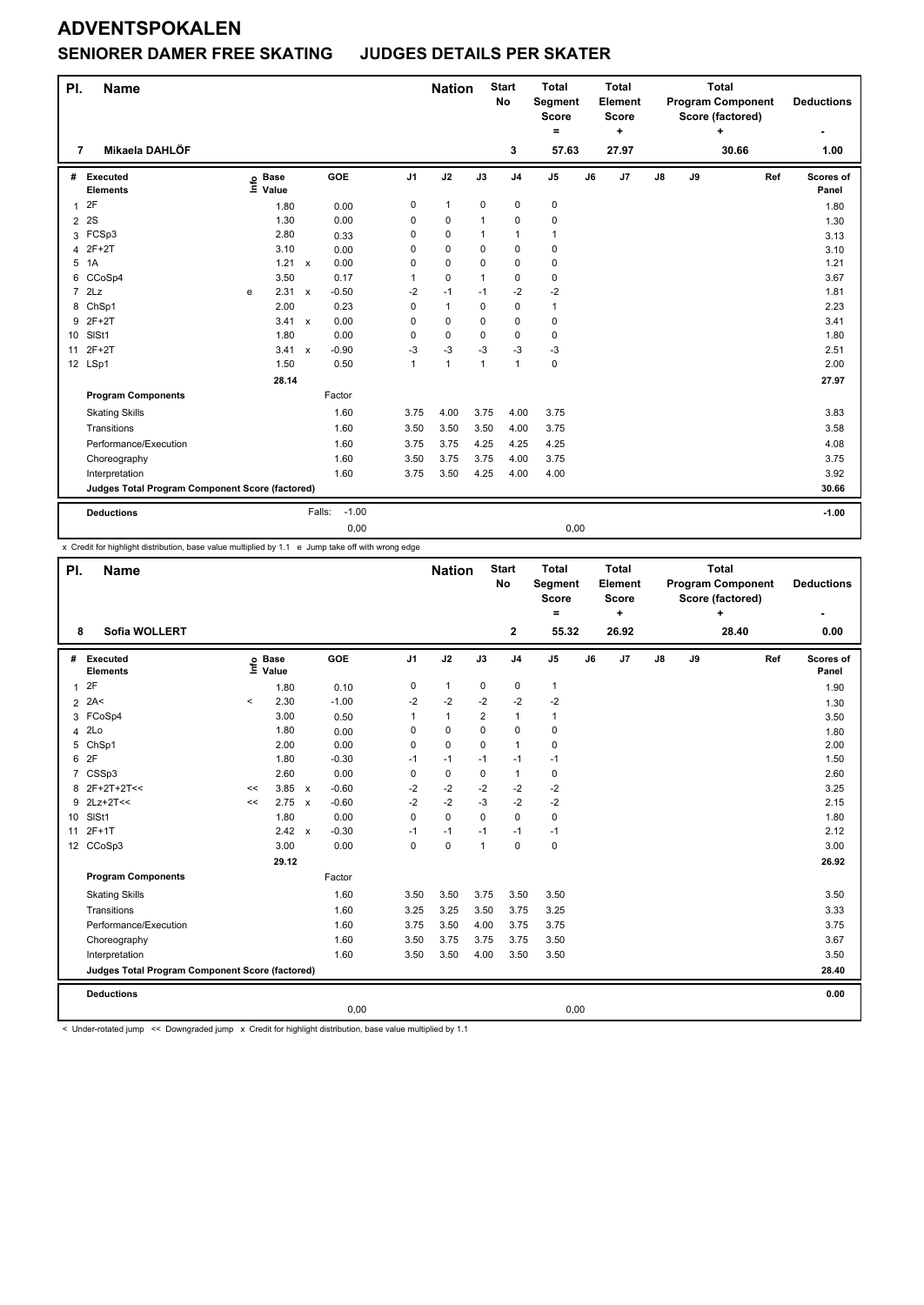#### **SENIORER DAMER FREE SKATING JUDGES DETAILS PER SKATER**

| PI. | <b>Name</b>                                     |    |                                  |              |         |                | <b>Nation</b>  |              | <b>Start</b><br>No       | <b>Total</b><br>Segment<br><b>Score</b><br>Ξ. |    | <b>Total</b><br>Element<br><b>Score</b><br>÷ |               |    | <b>Total</b><br><b>Program Component</b><br>Score (factored)<br>4 |     | <b>Deductions</b>  |
|-----|-------------------------------------------------|----|----------------------------------|--------------|---------|----------------|----------------|--------------|--------------------------|-----------------------------------------------|----|----------------------------------------------|---------------|----|-------------------------------------------------------------------|-----|--------------------|
| 9   | <b>Sara BERGANDER</b>                           |    |                                  |              |         |                |                |              | 4                        | 53.12                                         |    | 25.79                                        |               |    | 27.33                                                             |     | 0.00               |
| #   | Executed<br><b>Elements</b>                     |    | <b>Base</b><br>e Base<br>⊑ Value |              | GOE     | J <sub>1</sub> | J2             | J3           | J <sub>4</sub>           | J5                                            | J6 | J7                                           | $\mathsf{J}8$ | J9 |                                                                   | Ref | Scores of<br>Panel |
| 1   | 2F+2T+2T                                        |    | 4.40                             |              | $-0.60$ | $-2$           | $-2$           | $-2$         | $-2$                     | $-2$                                          |    |                                              |               |    |                                                                   |     | 3.80               |
|     | $2$ 1A<<                                        | << | 0.00                             |              | 0.00    | ٠              | $\overline{a}$ | ٠            | $\overline{\phantom{a}}$ |                                               |    |                                              |               |    |                                                                   |     | 0.00               |
| 3   | FSSp1                                           |    | 2.00                             |              | $-0.20$ | 0              | $-1$           | $\mathbf 0$  | $-1$                     | $-1$                                          |    |                                              |               |    |                                                                   |     | 1.80               |
| 4   | SISt <sub>2</sub>                               |    | 2.60                             |              | 0.00    | 0              | $\pmb{0}$      | $\Omega$     | $\pmb{0}$                | 0                                             |    |                                              |               |    |                                                                   |     | 2.60               |
| 5   | 2Lo                                             |    | 1.98                             | $\mathsf{x}$ | $-0.60$ | $-2$           | $-2$           | $-3$         | $-2$                     | $-2$                                          |    |                                              |               |    |                                                                   |     | 1.38               |
| 6   | $2Lz+2T<<$                                      | << | 2.75                             | $\mathsf{x}$ | $-0.50$ | $-2$           | $-1$           | $-1$         | $-3$                     | $-2$                                          |    |                                              |               |    |                                                                   |     | 2.25               |
|     | 7 LSp2                                          |    | 1.90                             |              | 0.00    | 0              | $\mathbf 0$    | $\Omega$     | $\mathbf 0$              | $\mathbf 0$                                   |    |                                              |               |    |                                                                   |     | 1.90               |
|     | 8 ChSp1                                         |    | 2.00                             |              | 0.23    | 0              | $\mathbf{1}$   | $\mathbf{1}$ | 0                        | $\mathbf 0$                                   |    |                                              |               |    |                                                                   |     | 2.23               |
| 9   | 2A<<                                            | << | 1.21                             | $\mathsf{x}$ | $-0.60$ | $-3$           | $-3$           | $-3$         | $-3$                     | $-3$                                          |    |                                              |               |    |                                                                   |     | 0.61               |
|     | 10 2Lz+2T                                       |    | $3.74 \times$                    |              | 0.00    | 0              | $\mathbf 0$    | 0            | $-2$                     | 0                                             |    |                                              |               |    |                                                                   |     | 3.74               |
| 11  | 2F                                              |    | 1.98                             | $\mathsf{x}$ | 0.00    | -3             | $\mathbf 0$    | $\Omega$     | $\mathbf 0$              | 0                                             |    |                                              |               |    |                                                                   |     | 1.98               |
|     | 12 CCoSp4                                       |    | 3.50                             |              | 0.00    | 0              | $\mathbf 0$    | $\mathbf 0$  | $-1$                     | $\mathbf 0$                                   |    |                                              |               |    |                                                                   |     | 3.50               |
|     |                                                 |    | 28.06                            |              |         |                |                |              |                          |                                               |    |                                              |               |    |                                                                   |     | 25.79              |
|     | <b>Program Components</b>                       |    |                                  |              | Factor  |                |                |              |                          |                                               |    |                                              |               |    |                                                                   |     |                    |
|     | <b>Skating Skills</b>                           |    |                                  |              | 1.60    | 3.50           | 3.50           | 3.50         | 3.50                     | 3.50                                          |    |                                              |               |    |                                                                   |     | 3.50               |
|     | Transitions                                     |    |                                  |              | 1.60    | 3.25           | 3.25           | 3.00         | 3.25                     | 3.50                                          |    |                                              |               |    |                                                                   |     | 3.25               |
|     | Performance/Execution                           |    |                                  |              | 1.60    | 3.50           | 3.50           | 3.50         | 3.50                     | 3.75                                          |    |                                              |               |    |                                                                   |     | 3.50               |
|     | Choreography                                    |    |                                  |              | 1.60    | 3.25           | 3.50           | 3.75         | 3.50                     | 3.50                                          |    |                                              |               |    |                                                                   |     | 3.50               |
|     | Interpretation                                  |    |                                  |              | 1.60    | 3.25           | 3.00           | 4.00         | 3.25                     | 3.50                                          |    |                                              |               |    |                                                                   |     | 3.33               |
|     | Judges Total Program Component Score (factored) |    |                                  |              |         |                |                |              |                          |                                               |    |                                              |               |    |                                                                   |     | 27.33              |
|     | <b>Deductions</b>                               |    |                                  |              |         |                |                |              |                          |                                               |    |                                              |               |    |                                                                   |     | 0.00               |
|     |                                                 |    |                                  |              | 0,00    |                |                |              |                          | 0,00                                          |    |                                              |               |    |                                                                   |     |                    |

<< Downgraded jump x Credit for highlight distribution, base value multiplied by 1.1

| PI.            | <b>Name</b>                                     |                            |                                      |                | <b>Nation</b> |              | <b>Start</b><br><b>No</b> | <b>Total</b><br>Segment<br><b>Score</b><br>$\equiv$ |    | <b>Total</b><br>Element<br><b>Score</b><br>٠ |               |    | <b>Total</b><br><b>Program Component</b><br>Score (factored)<br>÷ |     | <b>Deductions</b>  |
|----------------|-------------------------------------------------|----------------------------|--------------------------------------|----------------|---------------|--------------|---------------------------|-----------------------------------------------------|----|----------------------------------------------|---------------|----|-------------------------------------------------------------------|-----|--------------------|
| 10             | Sofia GÖRANSSON                                 |                            |                                      |                |               |              | 8                         | 51.44                                               |    | 26.71                                        |               |    | 27.73                                                             |     | 3.00               |
| #              | Executed<br><b>Elements</b>                     | <b>Base</b><br>١m<br>Value | <b>GOE</b>                           | J <sub>1</sub> | J2            | J3           | J <sub>4</sub>            | J <sub>5</sub>                                      | J6 | J7                                           | $\mathsf{J}8$ | J9 |                                                                   | Ref | Scores of<br>Panel |
| 1              | 2A                                              | 3.30                       | $-1.50$                              | $-3$           | $-3$          | $-3$         | $-3$                      | $-3$                                                |    |                                              |               |    |                                                                   |     | 1.80               |
| $\overline{2}$ | 2A                                              | 3.30                       | 0.00                                 | 0              | $\mathbf 0$   | 0            | $\mathbf 0$               | 0                                                   |    |                                              |               |    |                                                                   |     | 3.30               |
|                | 3 FCoSp4                                        | 3.00                       | 0.00                                 | 0              | 0             | $\mathbf{1}$ | 0                         | 0                                                   |    |                                              |               |    |                                                                   |     | 3.00               |
| 4              | $2T+2T$                                         | 2.60                       | 0.00                                 | 0              | 0             | 0            | $\mathbf 0$               | 0                                                   |    |                                              |               |    |                                                                   |     | 2.60               |
| 5              | 2F                                              | 1.80                       | $-0.90$                              | $-3$           | $-3$          | $-3$         | $-3$                      | $-3$                                                |    |                                              |               |    |                                                                   |     | 0.90               |
| 6              | LSp3                                            | 2.40                       | 0.17                                 | 0              | $\mathbf{1}$  | $\mathbf{1}$ | 0                         | 0                                                   |    |                                              |               |    |                                                                   |     | 2.57               |
|                | $7$ $2Lz$                                       | 2.31                       | $-0.90$<br>$\boldsymbol{\mathsf{x}}$ | $-3$           | $-3$          | $-3$         | $-3$                      | $-3$                                                |    |                                              |               |    |                                                                   |     | 1.41               |
| 8              | 2Lo                                             | 1.98                       | 0.00<br>$\boldsymbol{\mathsf{x}}$    | $\Omega$       | $\mathbf 0$   | 0            | $\Omega$                  | 0                                                   |    |                                              |               |    |                                                                   |     | 1.98               |
| 9              | 2F                                              | 1.98                       | $-0.30$<br>$\boldsymbol{\mathsf{x}}$ | $-1$           | $-1$          | $-2$         | $-1$                      | $-1$                                                |    |                                              |               |    |                                                                   |     | 1.68               |
| 10             | SISt1                                           | 1.80                       | 0.00                                 | $\mathbf 0$    | $\mathbf 0$   | 0            | $-1$                      | 0                                                   |    |                                              |               |    |                                                                   |     | 1.80               |
| 11             | ChSp1                                           | 2.00                       | 0.00                                 | $-1$           | 0             | 0            | $\mathbf 0$               | 0                                                   |    |                                              |               |    |                                                                   |     | 2.00               |
|                | 12 CCoSp4                                       | 3.50                       | 0.17                                 | $\mathbf 0$    | 0             | $\mathbf{1}$ | 1                         | 0                                                   |    |                                              |               |    |                                                                   |     | 3.67               |
|                |                                                 | 29.97                      |                                      |                |               |              |                           |                                                     |    |                                              |               |    |                                                                   |     | 26.71              |
|                | <b>Program Components</b>                       |                            | Factor                               |                |               |              |                           |                                                     |    |                                              |               |    |                                                                   |     |                    |
|                | <b>Skating Skills</b>                           |                            | 1.60                                 | 3.75           | 3.50          | 3.50         | 3.50                      | 3.75                                                |    |                                              |               |    |                                                                   |     | 3.58               |
|                | Transitions                                     |                            | 1.60                                 | 3.25           | 3.25          | 3.50         | 3.25                      | 3.25                                                |    |                                              |               |    |                                                                   |     | 3.25               |
|                | Performance/Execution                           |                            | 1.60                                 | 3.75           | 3.50          | 3.25         | 3.25                      | 3.75                                                |    |                                              |               |    |                                                                   |     | 3.50               |
|                | Choreography                                    |                            | 1.60                                 | 3.50           | 3.50          | 3.75         | 3.50                      | 3.75                                                |    |                                              |               |    |                                                                   |     | 3.58               |
|                | Interpretation                                  |                            | 1.60                                 | 3.50           | 3.00          | 3.50         | 3.25                      | 3.50                                                |    |                                              |               |    |                                                                   |     | 3.42               |
|                | Judges Total Program Component Score (factored) |                            |                                      |                |               |              |                           |                                                     |    |                                              |               |    |                                                                   |     | 27.73              |
|                | <b>Deductions</b>                               |                            | $-3.00$<br>Falls:                    |                |               |              |                           |                                                     |    |                                              |               |    |                                                                   |     | $-3.00$            |
|                |                                                 |                            | 0,00                                 |                |               |              |                           | 0,00                                                |    |                                              |               |    |                                                                   |     |                    |

x Credit for highlight distribution, base value multiplied by 1.1